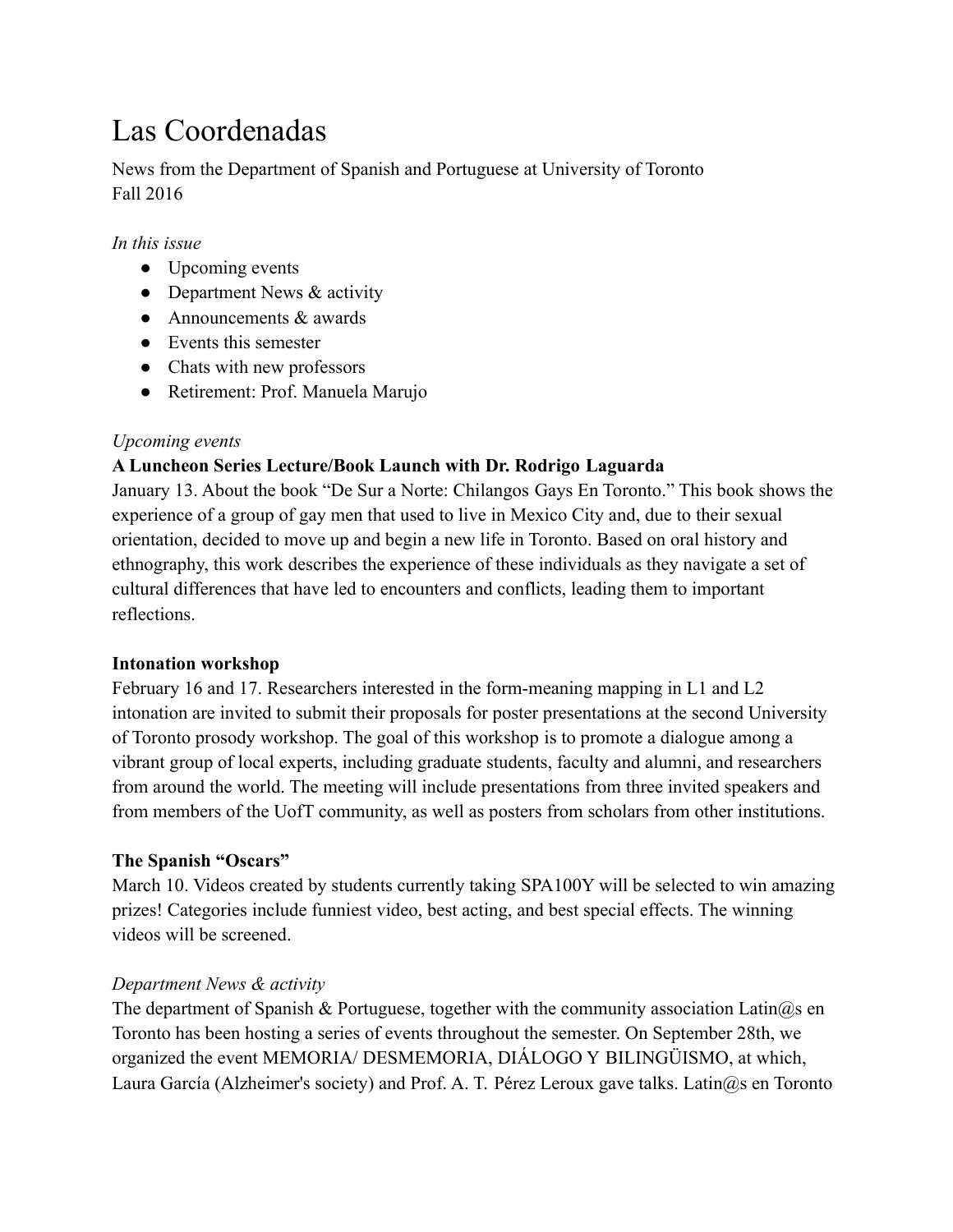also participated in our first Día de los Muertos celebration on November 1. On November 24, together we organized a "Cine Forum," where the movie "Ixcanul" was screened.

#### *Announcements & awards*

#### **Congratulations to Tara Downs on her thesis defense!**

She defended "A Violent Spectacle: Terrorism in Contemporary Peninsular Drama" on August 24, 2016.

### **Congratulations to Malina Radu!**

Malina won the award for the best poster presented at the Canadian Linguistic Association annual meeting last May. The meeting took place at the University of Calgary.

### **Congratulations to Prof. María Cristina Cuervo on her JHI Fellowship!**

Prof. María Cristina Cuervo received a 6-month Jackman Humanities Institute Faculty Research Fellowship for her project entitled, "The Domain of the Idiosyncratic".

### *List of guest speakers & dates*

- September 29: Azores Roundtable (Maria João Dodman, Rodrigo Oliveira, Paulo Teves)
- October 6: Maria João Dodman
- October 20: Josiah Blackmore and Emanuel Melo
- October 27: Maria João Lopo de Carvalho
- November 3: Anthony De Sa

## *Events this semester*

- **● October 21: Tango Masterclass with Roxanna and Fabián**
- **● November 1: El Día de los Muertos at UofT**
	- The Day of the Dead celebrations are based on the belief that the souls of the deceased can return to this world on November 1st and 2nd, and altars are the most important element in the celebration because they are made to show the souls their way to their old home or to the cemetery where their families are waiting for them to show them that they have not been forgotten. Altars contain many different symbolic elements as well as favourite belongings of the deceased. An altar, created by some students of Spanish 100Y, was placed on the second floor foyer of Victoria College from Oct 31-Nov 3.

#### *Chats with new professors*

This year we welcomed 3 new professors to our department: Suzi Lima, Anabela Rato and Juan Carlos Rocha Osornio. At the end of their first semester, we interviewed them about their work and their first semester at U of T.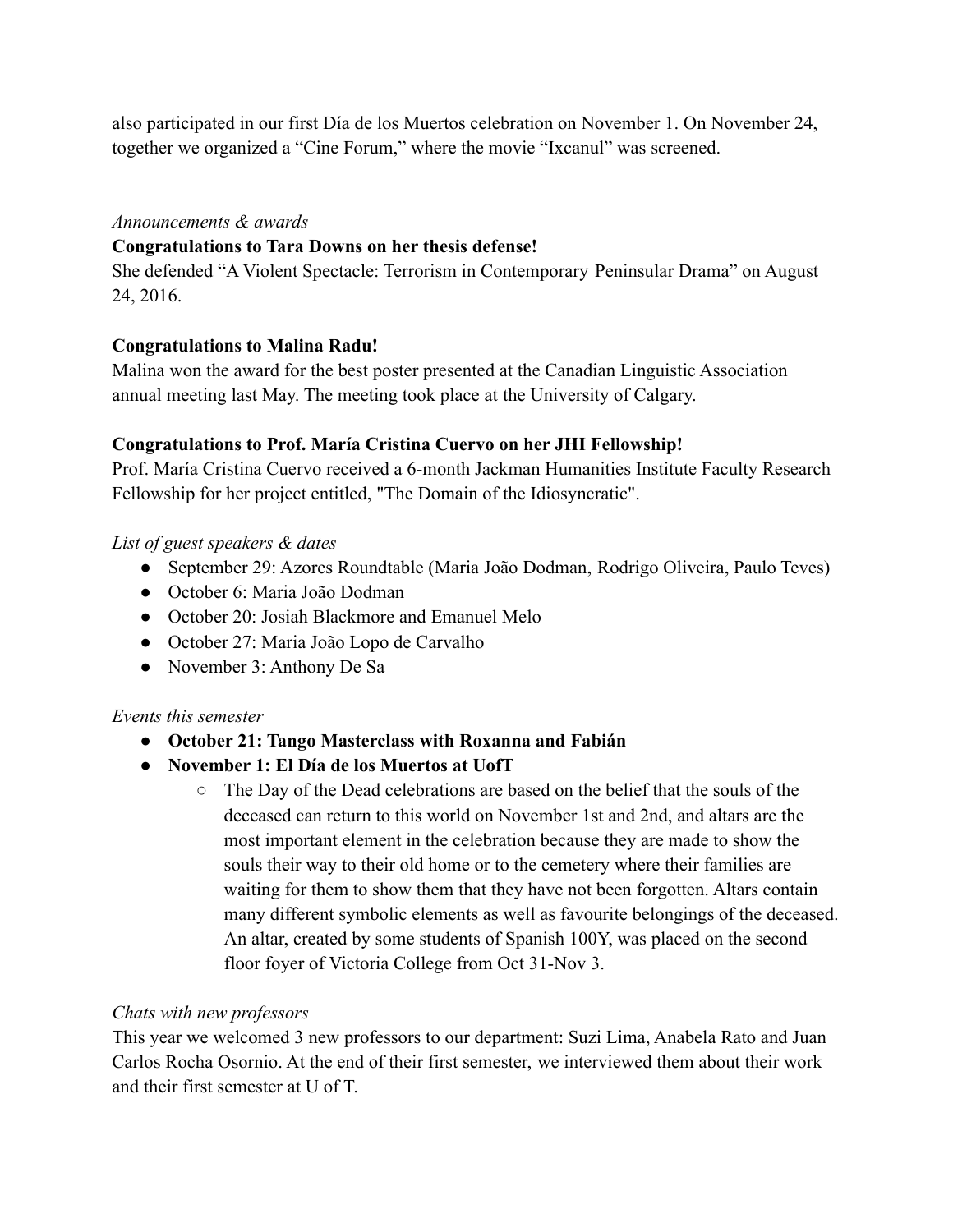# **1) Where were you working/teaching before coming to the University of Toronto?** Suzi Lima:

"I did my Ph.D. and postdoc in the United States (UMass Amherst [Linguistics] and Harvard [Developmental Psychology], respectively) and I am an assistant professor (research stream, tenure track) in the Linguistics Department at the Federal University of Rio de Janeiro. Currently, I am on leave while working at the Department of Spanish and Portuguese."

### Anabela Rato:

"I was a visiting assistant professor at the University of Minho, Braga, Portugal."

## Juan Carlos Rocha Osornio:

"Right before I came to the U of T, I was working in Vancouver at Kwantlen Polytechnic University. I had been hired there as Special Project Advisor to develop and implement a new program in Global Competency through the office of International Students and Scholars. Previously, I worked at the same institution as visiting professor of Spanish. In the recent past, I have also been employed by Trent University, Acadia University, and The University of Western University as a faculty member."

# **2) If you were to compare working here and working in your previous city/country, in what way do they differ the most?**

SL:

"Instead of highlighting the differences, I prefer to highlight the similarities: in previous universities and here at UofT I have had terrific students. Some of my undergraduate students are now starting projects on Brazilian languages. I am truly supportive of undergraduate research so I am thrilled by their interest. At UFRJ I also coordinate a terrific research group (the SEPE-Lab (Laboratory for Experimental Semantics and Pragmatics), partially formed by undergraduate students so this is a similarity between the two situations. Regardless of the professional interest of the students, of whether they plan to stay in academia or not, the experience of building one's own research project is very rewarding to them, and I am glad to contribute to their education outside the classroom."

## AR:

"The two main aspects that are different and that have a major impact on my work is the wide range of human, technical, and capital resources that are available at the University of Toronto, and the support that is given both to teaching and to research."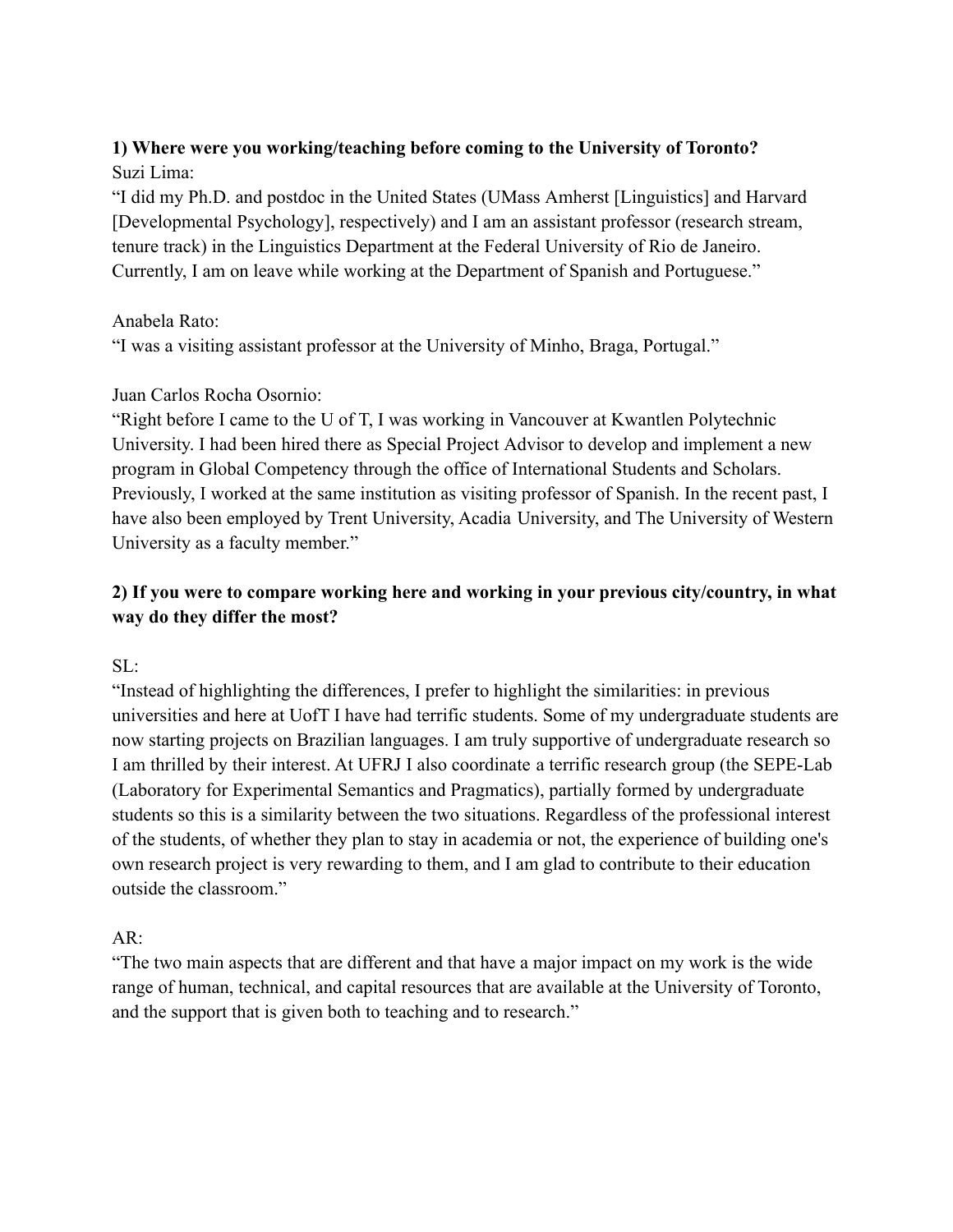### JCRO:

"Multiculturalism. Working at the U of T and living in the city of Toronto has been a tremendous opportunity filled with excitement, not only professionally, but also at a personal level. Toronto is definitely the city in which I have felt most comfortable and welcomed ever since I arrived in Canada in 2009. Needless to say, it is a tremendous honor to be part of the UofT and to see many of our students who come from all over the world acquire the necessary skills to thrive in a society where Spanish continues to become an essential language."

# **3) Do you like working in Toronto?**

## $SI:$

"Yes, I especially like the fact that I can talk about Brazilian languages with specialists of Canadian indigenous languages and with scholars who work in related fields. Much of the discussion of bilingual education for speakers of Brazilian indigenous languages, for example, is relevant to scholars interested in bilingualism and heritage languages in different settings so I believe that the field of indigenous studies is highly relevant to scholars working on Portuguese and Spanish as a second language."

# AR:

"Due to the linguistic diversity of Toronto, the city is, in my opinion, a paradise for a linguist. Thus, I could not be in working in a better place."

## JCRO:

"I love working in Toronto! I consider myself very lucky to be part of such an amazing and opened- minded city. I have lived in several parts of Canada and can honestly attest to the fact that Toronto is the best place to be in Canada, just saying…"

# **4) What research have you done, or are working on currently, or wish to pursue in the future?**

## $SL^+$

"I work in formal semantics, language acquisition and language documentation. In a nutshell, most of my research is on quantification (interpretation and acquisition of numeral constructions, nominal quantifiers, noun phrases and container/measure phrases) in Brazilian languages and Brazilian Portuguese. I am also very much involved in language maintenance and revitalization projects in Brazilian communities. This year, I finished a monolingual pedagogical grammar on Kawaiwete that will be published soon. I am currently leading a large research project on the count-mass distinction in Brazilian languages with Susan Rothstein. Approximately 30 scholars are applying a questionnaire that Susan and I wrote on mass and count nouns in a variety of Brazilian languages. The project will culminate with a conference where the researchers will present the result of their investigations. This will lead to the publication of a book where we will discuss the typology of counting and measuring in Brazilian languages. I am also the co-PI of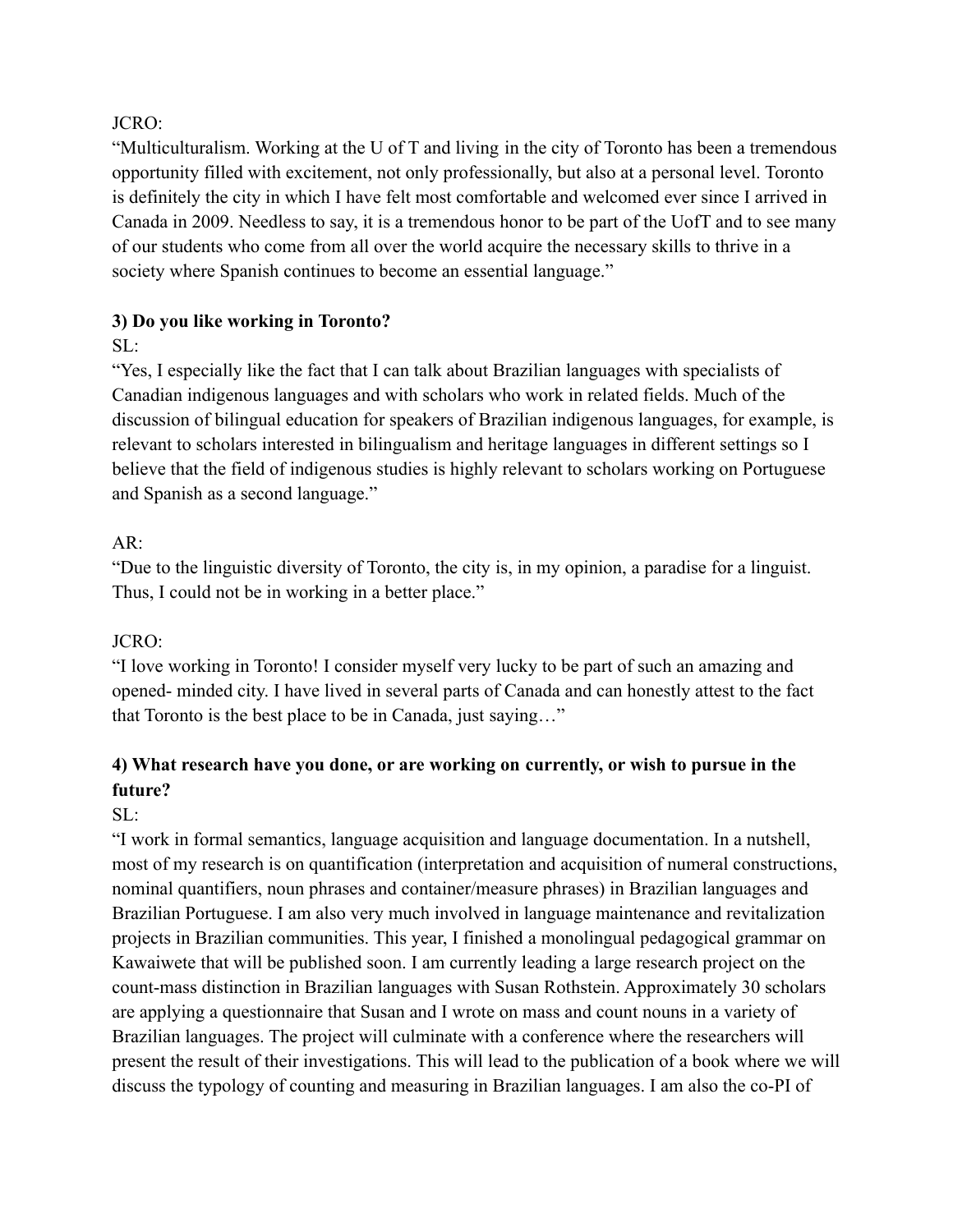another project with Uli Sauerland (ZAS) on complex structures on Brazilian Indigenous Languages, and I have other projects in progress on the acquisition of object-denoting nouns and numerals in Yudja (with Peggy Li and Jesse Snedeker, both from Harvard). Anyone who is interested in reading more about this can check my [website](http://suzilinguist.wordpress.com.)."

## $AR:$

"My main research interest is the acquisition of L2 speech, and thus I have investigated the learning of the sounds of L2 English by Portuguese speakers and the perceived accent of Portuguese heritage speakers. I also have an interest in language variation and change, and therefore I have worked on L1 Portuguese vowel production. Currently, I am interested in the perception and production of L2 Portuguese sounds by Canadian English speakers."

# JCRO:

"I have mainly worked on issues of gender and sexuality in Mexican literature, though, lately my research is becoming more oriented towards the field of applied linguistics, specifically the teaching and learning of Spanish as a second language."

# **5) If possible, include a fun fact about yourself.**

# AR:

"If you learn Portuguese, you may find my last name rather "funny"."

## JCRO:

"I wish I was a Mariachi singer or a telenovela actor, preferably a villain."

## *Retirement: Prof. Manuela Marujo*

December 1st was a very happy and sad day at the department. Professora Manuela Marujo taught her last class at U of T, and she is now going into retirement. We had a surprise gettogether to thank her for all that she has done for our faculty, students, and staff. Her presence and work will never be forgotten! Thank you Manuela, U of T will miss you greatly!

## *Student life*

## **Graduate**

This September, the department's graduate students hosted the 34th Levy-Wasteneys Symposium, titled "Languages of the Revolution". The event brought together graduate students and researchers from various parts of the Americas to reflect on the changing landscapes of the modern world through literary, linguistic, artistic and poetic expressions. Keynote speakers included renowned sociolinguist, Anna María Escobar (University of Illinois), and Mexican writer and poet, Malva Flores (Universidad Veracruzana).